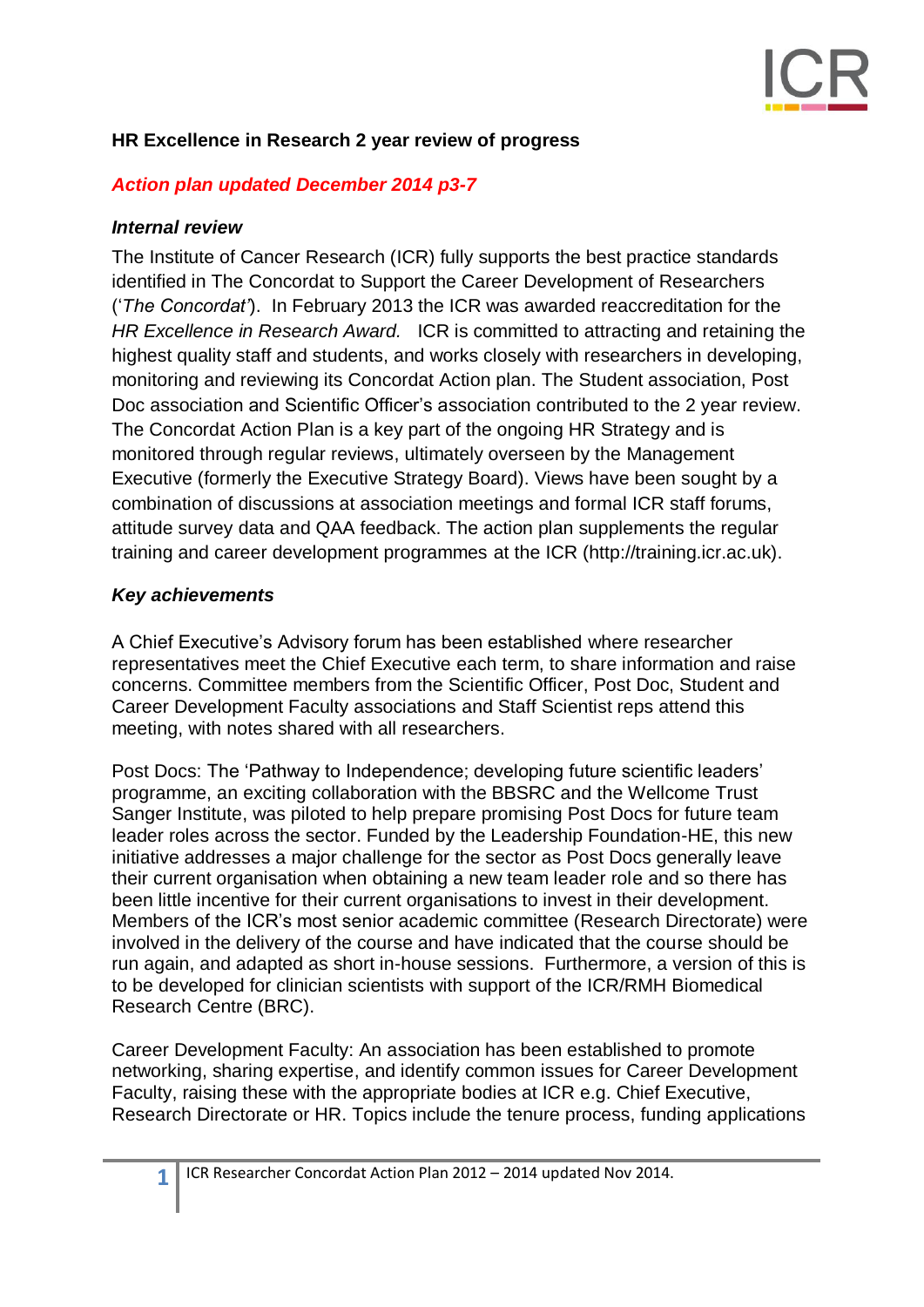

and recruitment panel composition. An annual away day is held and the output discussed by the ICR's research leaders.

Scientific Officers (SOs): The perceived lack of career development support is being addressed through the Scientific Officer Association, providing training, networking and career development support. Initiatives so far have included a SO Technical Conference, the first of which was chaired by the Chief Executive, providing SOs with a chance to present, share techniques, resources and research progress. Tailored training includes workshop on assertiveness, effective meetings, managing conflict and presentation skills. 2013 saw the launch of a programme of development sessions, termed "Lunch and Learn", specifically tailored for the group to fit in with their working day. The programme is being evaluated currently.

Students: A student training review is currently being conducted with L&D, Registry, students and supervisors. The careers programme has continued to demonstrate high levels of engagement, with tailored sessions such as "Getting a Postdoc Abroad" and the use of webinars as a new, flexible platform of delivery proving popular.

Equalities: The ICR has committed to achieve the Athena Swan Charter Silver Award by 2016 and a dedicated Athena Swan Coordinator has been employed (and recently made full-time). The ICR's organisational Bronze award was renewed in early 2013 and the first division submitted an application for an award in Autumn 2013. Five more divisions plan to submit for awards in 2014.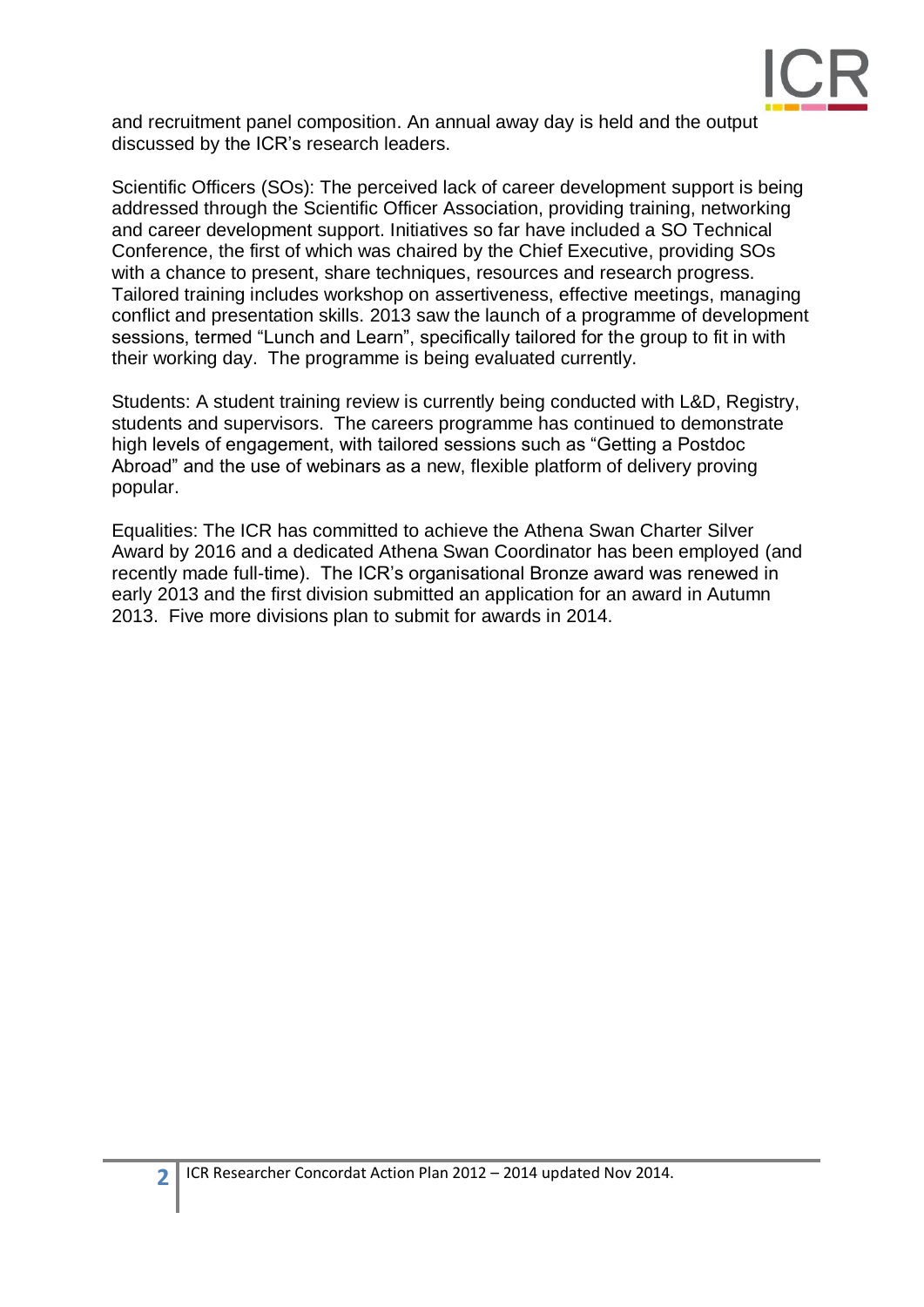

## **Next steps; Action plan for 2013-2014**

| <b>Topic</b>                                                                           | <b>Owners</b>                                                                             | Goal                                                                                                                      | <b>Success Measures</b>                                                                                                                                                                                                                                                                                      | <b>Update December 2014</b>                                                                                                                                                                                                                                                                                                                                                                                                                                                                                                                                                                                                                                                                                                                                          |
|----------------------------------------------------------------------------------------|-------------------------------------------------------------------------------------------|---------------------------------------------------------------------------------------------------------------------------|--------------------------------------------------------------------------------------------------------------------------------------------------------------------------------------------------------------------------------------------------------------------------------------------------------------|----------------------------------------------------------------------------------------------------------------------------------------------------------------------------------------------------------------------------------------------------------------------------------------------------------------------------------------------------------------------------------------------------------------------------------------------------------------------------------------------------------------------------------------------------------------------------------------------------------------------------------------------------------------------------------------------------------------------------------------------------------------------|
| Deliver 'Pathway to<br>Independence'<br>programme for<br>promising Post<br><b>Docs</b> | Learning<br>and<br>Developme<br>nt team,<br>Deputy<br>CEO, Head<br><b>of</b><br>Research. | Deliver and<br>evaluate<br>workshop with<br>recommendations<br>for follow on<br>activities to<br>support<br>participants. | Evaluation report and action<br>plan for ongoing development<br>of this cohort, to be agreed<br>with Research Directorate<br>and Post Doc Association. By<br>June 2013. Ongoing<br>monitoring of the career<br>progression of participants<br>compared to a control group.<br>By December 2014 -<br>complete | See case study 1.<br>Delivered in 2013 (both core programme<br>and follow-up day), evaluated and<br>presented to Research Directorate.<br>Confirmed as a biennial event and 2015<br>funding ring-fenced. Further support<br>with Pathways to Independence funding<br>awards from the Academic Dean to<br>allow preliminary data gathering for<br>independent research proposal.<br>Tracking initial cohort via LinkedIN<br>group and ResearchGate. Two year<br>review survey in 2015 to further inform<br>2015 programme and measure impact.<br>Chief Executive requested adaptation<br>for clinical researchers; in discussion<br>with Head of Division (Clinical Studies),<br>internal working group and Academy of<br>Medical Sciences (see 2014-18<br>strategy). |
| Deliver tailored mid<br>career support to                                              | Learning<br>and                                                                           | Deliver at least<br>one workshop for                                                                                      | Workshops delivered and<br>evaluated by April 2014. This                                                                                                                                                                                                                                                     | Mid-career support embedded in<br>researcher development programme                                                                                                                                                                                                                                                                                                                                                                                                                                                                                                                                                                                                                                                                                                   |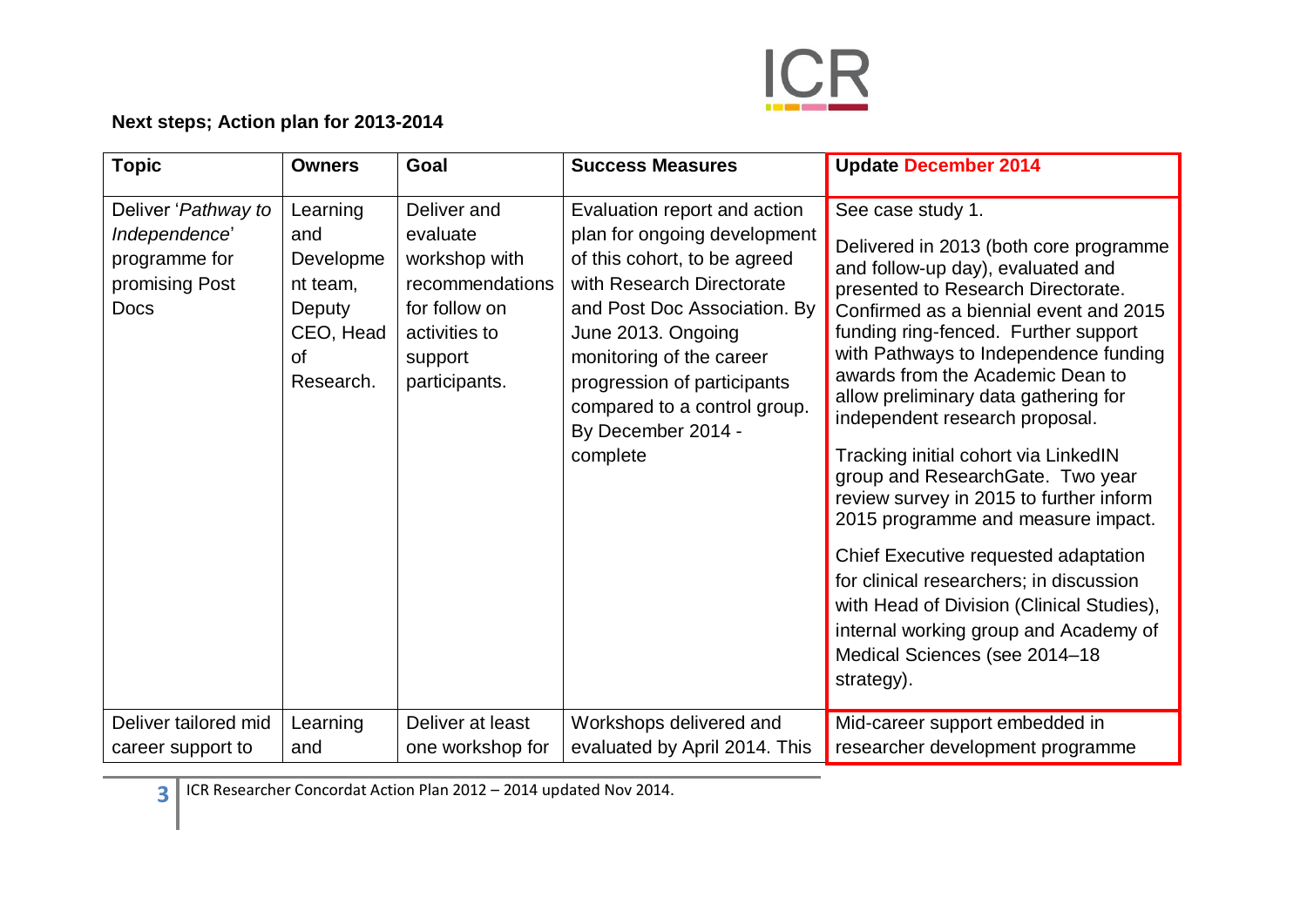| Post Docs and<br>Students, with<br>input from Faculty<br>and the ICR<br><b>Research Support</b><br>Unit | Developme<br>nt Team,<br>Post Doc<br>association.<br><b>Student</b><br>association | each group per<br>annum                              | will include comparing to<br>responses from 2011 Attitude<br>Survey re views of career<br>support at ICR. | including student initiatives (Finding the<br>Right Postdoc position, Going global;<br>finding a postdoc abroad) and postdoc<br>support (annual event with Imperial<br>College 'From Postdoc to PI', and C2<br>careers led 'Postdoc Careers- what<br>next?') and outlined in training<br>catalogue. Annual fellowship event with<br>research support unit and external<br>careers events such as Naturejobs<br>Career Expo promoted. PRES survey<br>results indicate positive feedback from<br>students on careers support available<br>and the 2014 staff survey shows<br>increased scores relating to careers<br>support compared with 2011. Postdocs<br>were the staff group most able to access<br>impartial careers advice and who were<br>significantly more aware of their staff<br>association. Access to impartial careers<br>support to all researchers throughout<br>time at ICR. |
|---------------------------------------------------------------------------------------------------------|------------------------------------------------------------------------------------|------------------------------------------------------|-----------------------------------------------------------------------------------------------------------|----------------------------------------------------------------------------------------------------------------------------------------------------------------------------------------------------------------------------------------------------------------------------------------------------------------------------------------------------------------------------------------------------------------------------------------------------------------------------------------------------------------------------------------------------------------------------------------------------------------------------------------------------------------------------------------------------------------------------------------------------------------------------------------------------------------------------------------------------------------------------------------------|
| Improve alumni<br>networks                                                                              | Learning<br>and<br>Developme                                                       | Review use of<br>Linked-in and<br>other alternatives | Report and recommendations<br>to be produced by Sept 2013                                                 | 'ICR postdoc and postdoc alumni'<br>LinkedIN group launched in 2014.<br>Project to track current careers of                                                                                                                                                                                                                                                                                                                                                                                                                                                                                                                                                                                                                                                                                                                                                                                  |

ICR Researcher Concordat Action Plan 2012 – 2014 updated Nov 2014.

**4**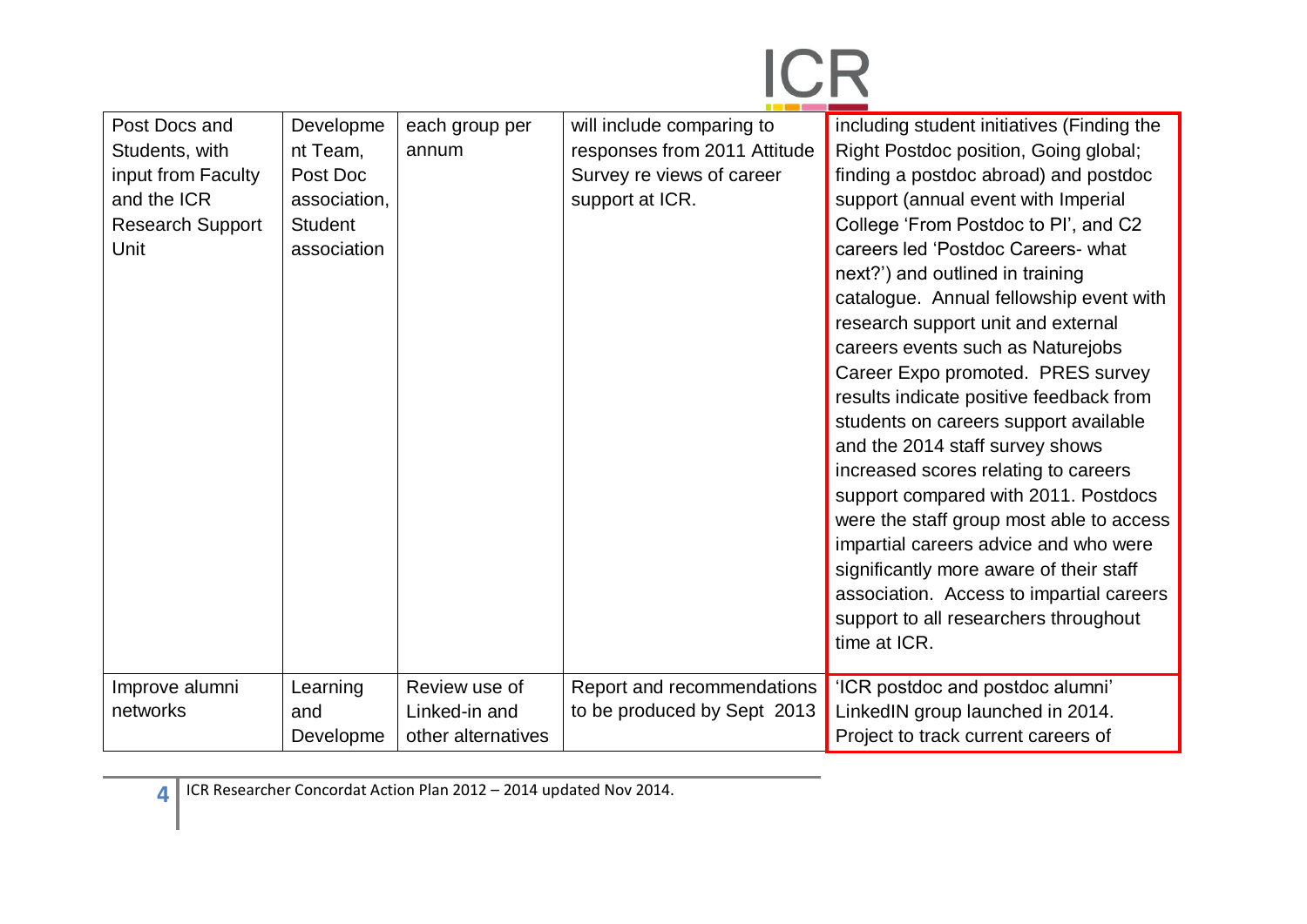# **ICR**

|                                                                                                               | nt team,<br>research<br>staff and<br>student<br>association<br>S                            | to providing<br>alumni network<br>for careers advice<br>purposes. Revise<br>HR exit<br>questionnaire |                                                          | postdocs who left in last 5 years as a<br>source of case studies and speakers<br>(57% identified). Results presented at<br>2014 careers conference, with record<br>number of alumni invited as speakers<br>and networking guests. Careers cafe<br>events also opportunity to invite former<br>ICR researchers back.                                                                                                                                                                                                                                                              |
|---------------------------------------------------------------------------------------------------------------|---------------------------------------------------------------------------------------------|------------------------------------------------------------------------------------------------------|----------------------------------------------------------|----------------------------------------------------------------------------------------------------------------------------------------------------------------------------------------------------------------------------------------------------------------------------------------------------------------------------------------------------------------------------------------------------------------------------------------------------------------------------------------------------------------------------------------------------------------------------------|
| Deliver workshops<br>for Scientific<br>Officers to develop<br>skills in training on<br>research<br>techniques | Learning<br>and<br>Developme<br>nt team and<br>Scientific<br><b>Officers</b><br>association | Training<br>workshop and<br>materials to be<br>developed                                             | Workshops delivered by Dec<br>2013                       | See case study 2.<br>2013 SO Lunch and Learn programme<br>evaluated in January 2014 with strong<br>feedback (90% respondents have either<br>used or would plan to make use of<br>training sessions in future. Of those who<br>had attended the Lunch and Learn<br>sessions over 85% were positive about<br>content, time slot, duration and<br>relevance to their role. 'Train the<br>technical trainer' programme developed<br>to build capacity for internal training<br>within teams and divisions. Workshop<br>presented at 2014 Vitae conference to<br>share best practice. |
| Achieve Athena<br>Swan Charter                                                                                | <b>Division</b><br>Heads,                                                                   | Submissions<br>made and                                                                              | Athena Swan Charter Award<br>achieved by three Divisions | Following review, ICR re-classified as<br>part of Athena SWAN research institutes                                                                                                                                                                                                                                                                                                                                                                                                                                                                                                |

**5** ICR Researcher Concordat Action Plan 2012 – 2014 updated Nov 2014.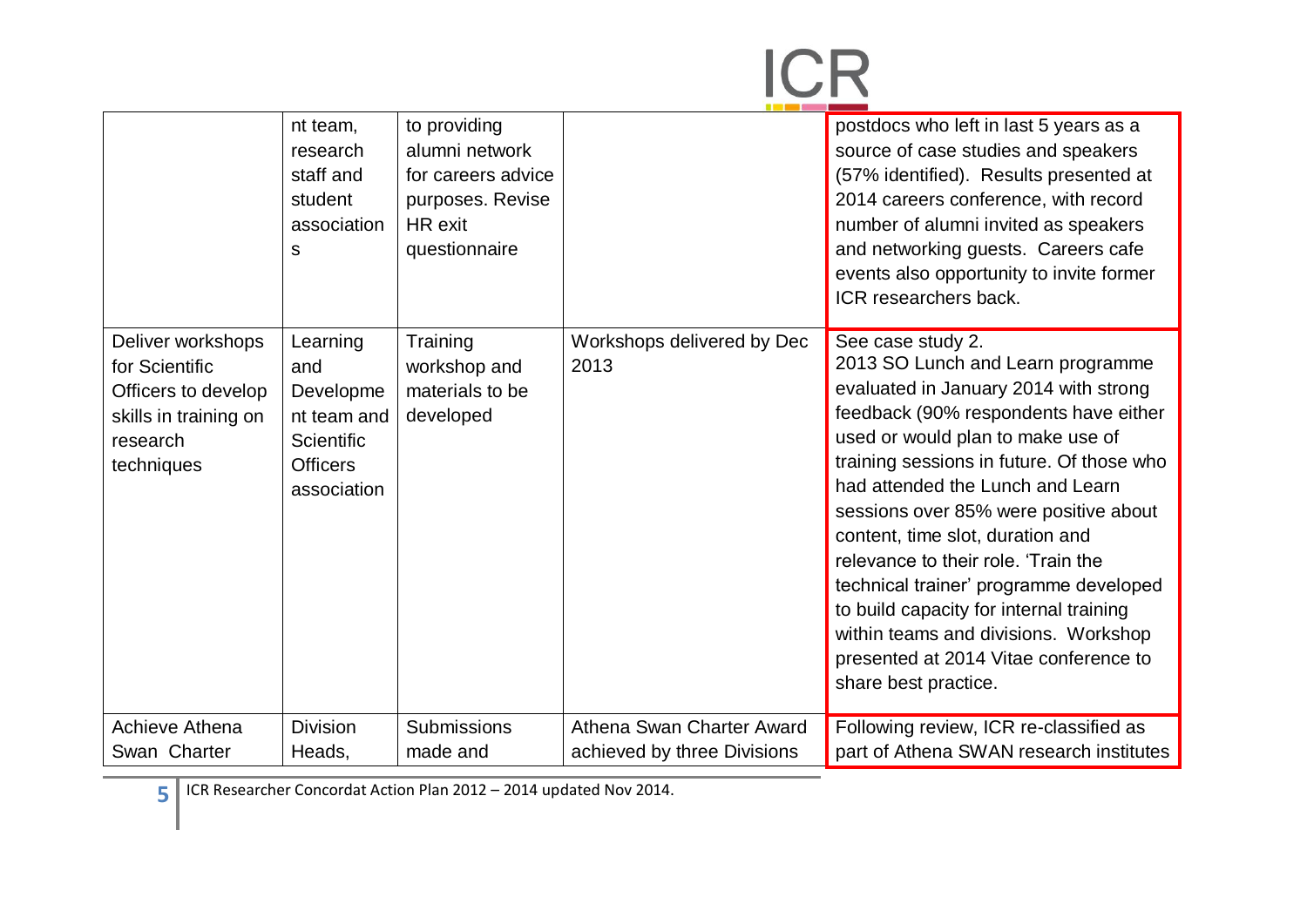| Award for<br>supporting the<br>careers of women<br>researchers, for<br>three Research<br><b>Divisions</b> | Athena<br>Swan<br>Coordinator<br>, $HR$                  | approved at<br>either Bronze or<br>Silver level                                                                                                    | by April 2014                                                                                                                                                                                                                                                | scheme with deadline to submit<br>application for silver in 2016. Divisional<br>working groups participating to analysis,<br>Silver steering group meeting termly.<br>Staff survey incorporates questions to<br>measure Athena SWAN initiatives.<br>Project presented and endorsed by<br>Academic Dean at annual ICR-wide<br>conference. 79% staff aware of initiative<br>(above 55% CROS national average<br>2013). A specific session was held at<br>the annual faculty retreat exploring<br>barriers to career progression for<br>women at CDF/Faculty level. Actions<br>related to Athena SWAN are indicated in<br>the 2014 Action plan. |
|-----------------------------------------------------------------------------------------------------------|----------------------------------------------------------|----------------------------------------------------------------------------------------------------------------------------------------------------|--------------------------------------------------------------------------------------------------------------------------------------------------------------------------------------------------------------------------------------------------------------|----------------------------------------------------------------------------------------------------------------------------------------------------------------------------------------------------------------------------------------------------------------------------------------------------------------------------------------------------------------------------------------------------------------------------------------------------------------------------------------------------------------------------------------------------------------------------------------------------------------------------------------------|
| Improve leadership<br>development<br>support available to<br>managers of<br>research staff                | Director of<br>HR,<br>Learning<br>and<br>Developme<br>nt | Increased<br>engagement in<br>career<br>development for<br>managers and<br>their teams.<br>Raise awareness<br>of the importance<br>of, and support | Manager's guide produced<br>outlining support for them in<br>developing their staff. Dec<br>2013 - complete<br>Meetings with all team<br>leaders to discuss people<br>management challenges and<br>resources. Nov 2014 - now<br>discussions taking place via | All team leaders can request an external<br>coach.<br>Women in Science networking group<br>formed for all female team leaders<br>including development sessions on<br>leadership and management issues.<br>People management training promoted<br>via catalogue, at supervisor refresher<br>workshops and mandatory equality<br>workshops. All junior team leaders                                                                                                                                                                                                                                                                           |